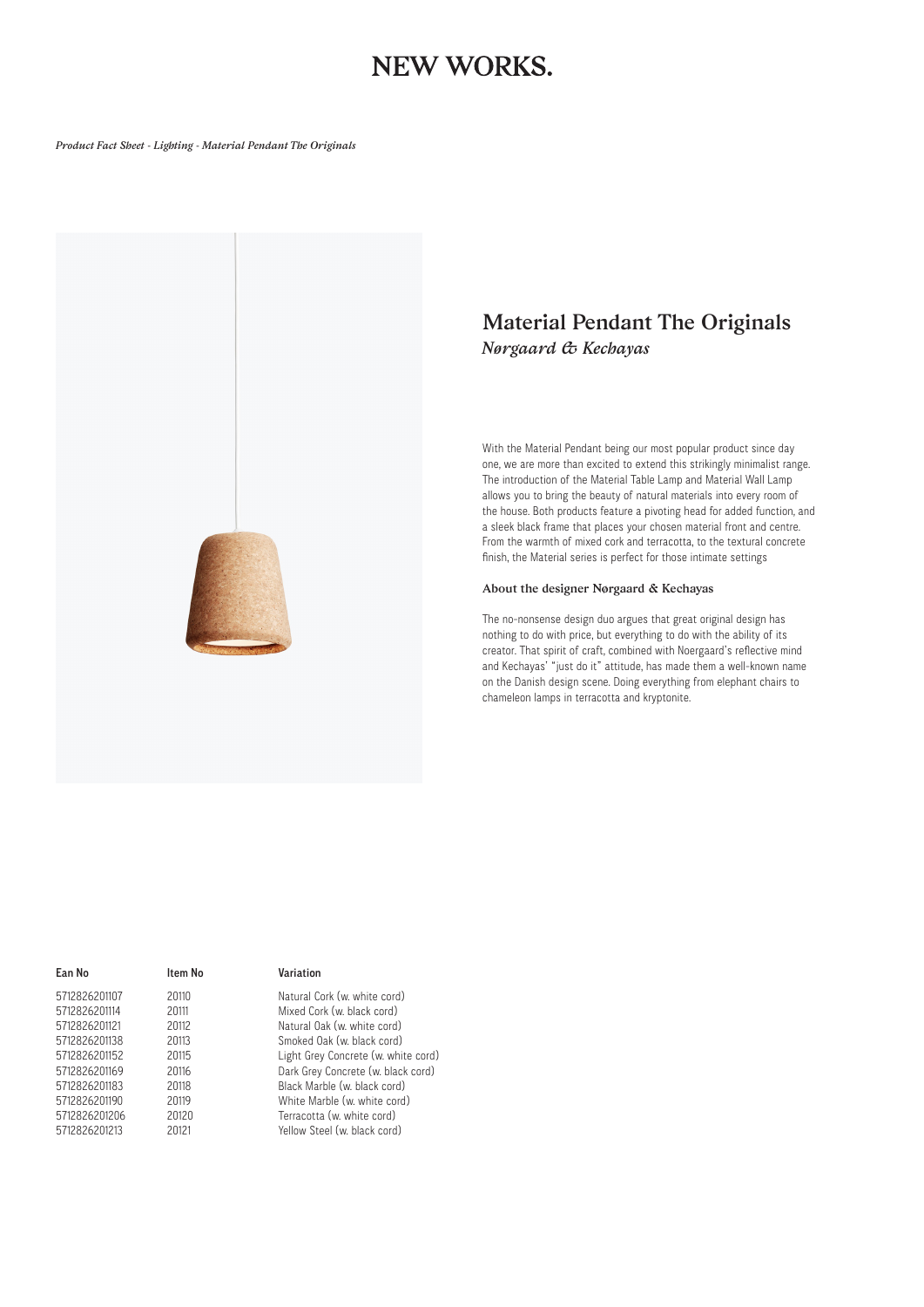## **NEW WORKS.**

*Product Fact Sheet - Lighting - Material Pendant The Originals*

### *Specifications*

| <b>Product Name</b>         | Material Pendant                                                                                                                                       |        |        |
|-----------------------------|--------------------------------------------------------------------------------------------------------------------------------------------------------|--------|--------|
| Designer                    | Nørgaard & Kechayas                                                                                                                                    |        |        |
| Year                        | 2019                                                                                                                                                   |        |        |
| Category                    | Lighting                                                                                                                                               |        |        |
| <b>Type</b>                 | Pendant                                                                                                                                                |        |        |
| <b>Material</b>             | Material shade, powder coated aluminium fitting                                                                                                        |        |        |
| Colour/Variant              | Natural Cork, Mixed Cork, Natural Oak, Smoked Oak, Light Grey<br>Concrete, Dark Grey Concrete, Black Marble, White Marble,<br>Terracotta, Yellow Steel |        |        |
| <b>Product Dimensions</b>   | H: 140 X Ø: 130 mm                                                                                                                                     |        |        |
| <b>Packaging Dimensions</b> | H: 180 X W: 170 X D: 292 mm                                                                                                                            |        |        |
| Cord                        | PVC, 2900 mm - Fitting w. White inner Shade/reflector and<br>standard canopy and mounting kit.                                                         |        |        |
| Weight                      | $\frac{1}{2}$                                                                                                                                          |        |        |
| Weight (incl. Packaging)    | $\frac{1}{2}$                                                                                                                                          |        |        |
| <b>Light Source</b>         | E14, Max 15W / LED Max 7W (220-240~ 50/60 Hz)                                                                                                          |        |        |
| <b>Bulb</b>                 | Not Included                                                                                                                                           | 140 mm |        |
| Certification               | CE, Class II, IP20                                                                                                                                     |        |        |
| County of origin            | China                                                                                                                                                  |        |        |
| <b>Master packaging</b>     | 1                                                                                                                                                      |        | 130 mm |

### *Cleaning & Care Guide*

Turn off the electricity before cleaning the lamp. Wipe the glass shade with a soft dry or moist cloth. Do not use any abrasive cleaning tools, and never use strong cleaning agents such as household glass cleaner, white spirit, turpentine.

### *Safety Precautions*

The lamp is only intended for indoor use, and consult a professionally qualified electrician if any doubt. Only use approved light bulb and following guidance -220-240V~ 50/60Hz, E14, Max 15W / LED Max 7W. The light bulb and lamp exterior might get hot after prolonged use.